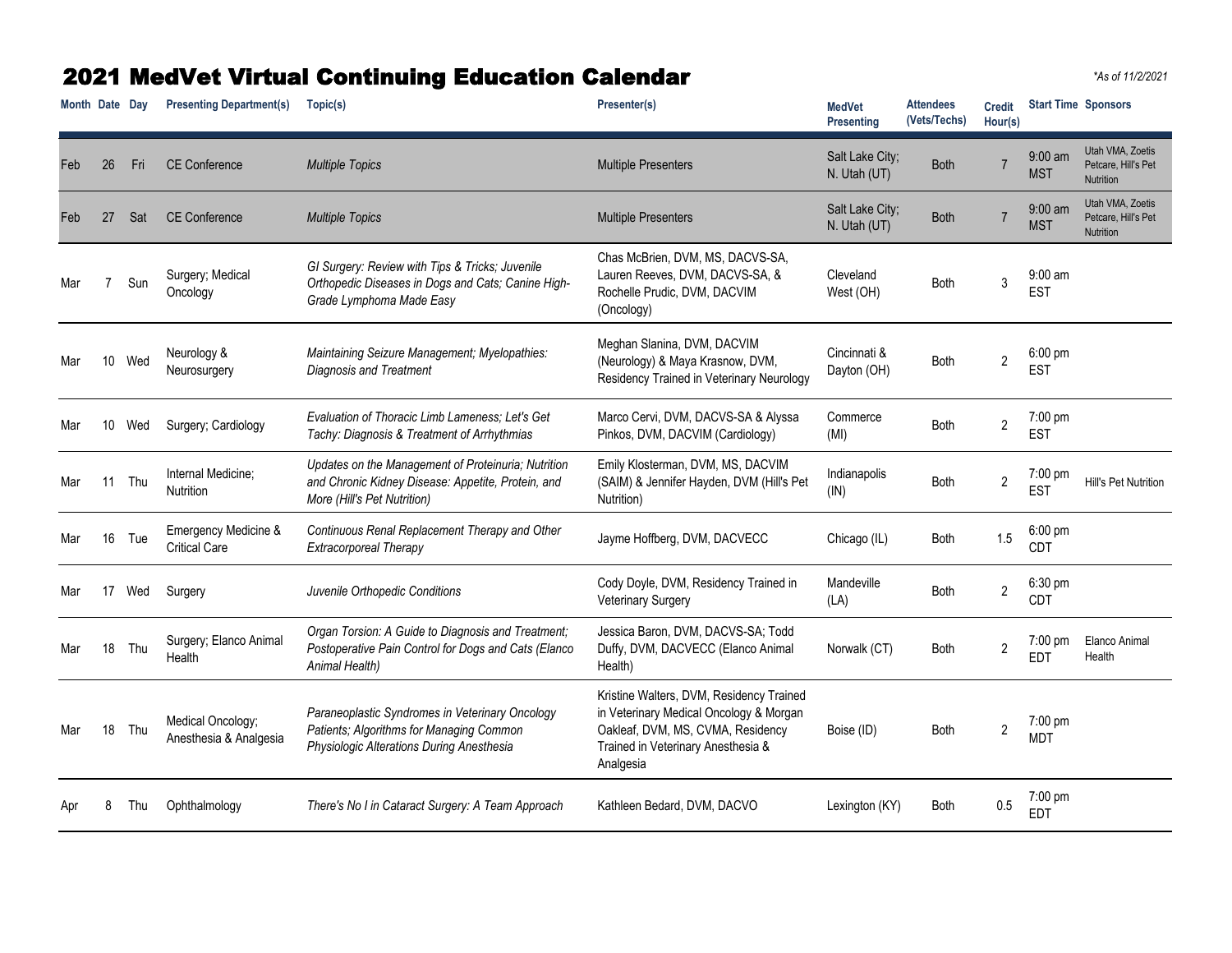| Month Date Day |                 |        | <b>Presenting Department(s)</b>            | Topic(s)                                                                                                                                   | Presenter(s)                                                                                                                                   | <b>MedVet</b><br><b>Presenting</b> | <b>Attendees</b><br>(Vets/Techs) | <b>Credit</b><br>Hour(s)    | <b>Start Time Sponsors</b>      |                          |
|----------------|-----------------|--------|--------------------------------------------|--------------------------------------------------------------------------------------------------------------------------------------------|------------------------------------------------------------------------------------------------------------------------------------------------|------------------------------------|----------------------------------|-----------------------------|---------------------------------|--------------------------|
|                | 15              | Thu    | Medical Oncology;<br>Elanco Animal Health  | Mast Cell Tumor on a Case by Case Basis; Expanding<br>Treatment Options: Innovation in Canine Lymphoma<br>Treatment (Elanco Animal Health) | Jacqueline Bloch-Miles, DVM, DACVIM<br>(Oncology) & Melinda A. Wood, DVM, MS,<br>DACVIM (SAIM) (Elanco Animal Health)                          | Akron (OH)                         | Both                             | $\overline{2}$              | $7:00$ pm<br>EDT                | Elanco Animal<br>Health  |
|                |                 | 21 Wed | Internal Medicine:<br>Elanco Animal Health | Canine Protein Losing Enteropathy; Inappetence and<br>Weight Loss in Chronic Disease: Why Treatment<br>Matters (Elanco Animal Health)      | Marc Myers, VMD, Residency Trained in<br>Veterinary Internal Medicine & Melinda A.<br>Wood, DVM, MS, DACVIM (SAIM) (Elanco<br>Animal Health)   | Silicon Valley<br>(CA)             | Both                             | $\overline{2}$              | $6:00 \text{ pm}$<br><b>PDT</b> | Elanco Animal<br>Health  |
| Apr            | 26              | Mon    | Anesthesia & Analgesia                     | Acute Pain Scoring: Use of the Glasgow Pain Scale in<br>Dogs and Cats                                                                      | Matt Read, DVM, MVSc, DACVAA                                                                                                                   | Columbus<br>(OH)                   | Both                             |                             | $7:00$ pm<br><b>EDT</b>         | Wedgewood<br>Pharmacy    |
| Apr            | 28              | Wed    | Wellbeing                                  | QPR: Question, Persuade, and Refer: Three Steps<br>Anyone Can Learn To Help Prevent Suicide                                                | Megan Williams, GBA, CCFP                                                                                                                      | MedVet                             | All Veterinary<br>Professionals  |                             | $9:00$ am<br><b>EDT</b>         |                          |
| Apr            | 28              | Wed    | Wellbeing                                  | Compassion Fatigue: Recognition, Treatment, and<br>Prevention                                                                              | Megan Williams, GBA, CCFP                                                                                                                      | MedVet                             | All Veterinary<br>Professionals  |                             | $1:00$ pm<br><b>EDT</b>         |                          |
| Apr            | 29              | Thu    | Wellbeing                                  | QPR: Question, Persuade, and Refer: Three Steps<br>Anyone Can Learn To Help Prevent Suicide                                                | Megan Williams, GBA, CCFP                                                                                                                      | MedVet                             | All Veterinary<br>Professionals  |                             | $6:00 \text{ pm}$<br><b>EDT</b> |                          |
|                | 29              | Thu    | Surgery; Medical &<br>Radiation Oncology   | Surgical Management of Urethral Obstruction;<br>Plumbing Problems: Cancer of the Urinary Tract                                             | Leah Miller, DVM, Residency Trained in<br>Veterinary Surgery; Christine Anderson,<br>DVM, MS, DACVIM (Oncology), DACVR<br>(Radiation Oncology) | Pittsburgh<br>(PA)                 | Both                             | $\overline{2}$              | $7:00 \text{ pm}$<br>EDT        |                          |
| Apr            | 29              | Thu    | Wellbeing                                  | Compassion Fatigue: Recognition, Treatment, and<br>Prevention                                                                              | Megan Williams, GBA, CCFP                                                                                                                      | MedVet                             | All Veterinary<br>Professionals  |                             | 8:00 pm<br><b>EDT</b>           |                          |
| May            |                 | Tue    | Critical Care; Dentistry &<br>Oral Surgery | Five O'Clock Shadow: Handling End of the Day<br>Emergencies; Anesthesia and Analgesia for the Dental<br>Patient                            | Amber Hart, RVT, VTS (ECC) & Emily<br>Ward, DVM, Residency Trained in<br>Veterinary Dentistry & Oral Surgery                                   | Cincinnati<br>(OH)                 | Technicians                      | $\overline{2}$<br>OVMLB EDT | $6:00$ pm                       |                          |
| May            | 6               | Thu    | Surgery                                    | Novel Treatment for Chronic Elbow Osteoarthritis: Intra-<br>articular Therapy                                                              | Shawn Kennedy, DVM, DACVS-SA &<br>Kevin Benjamino, DVM, DACVS-SA                                                                               | Columbus<br>(OH)                   | <b>Both</b>                      | $\overline{2}$              | $7:00$ pm<br>EDT                | Exubrion<br>Therapeutics |
| May            | 12 <sup>2</sup> | Wed    | Wellbeing                                  | Compassion Fatigue: Recognition, Treatment, and<br>Prevention                                                                              | Megan Williams, GBA, CCFP                                                                                                                      | MedVet                             | All Veterinary<br>Professionals  |                             | $9:00$ am<br><b>EDT</b>         |                          |
| Mav            | 12              | Wed    | Wellbeing                                  | QPR: Question, Persuade, and Refer: Three Steps<br>Anyone Can Learn To Help Prevent Suicide                                                | Megan Williams, GBA, CCFP                                                                                                                      | MedVet                             | All Veterinary<br>Professionals  |                             | $1:00$ pm<br>EDT                |                          |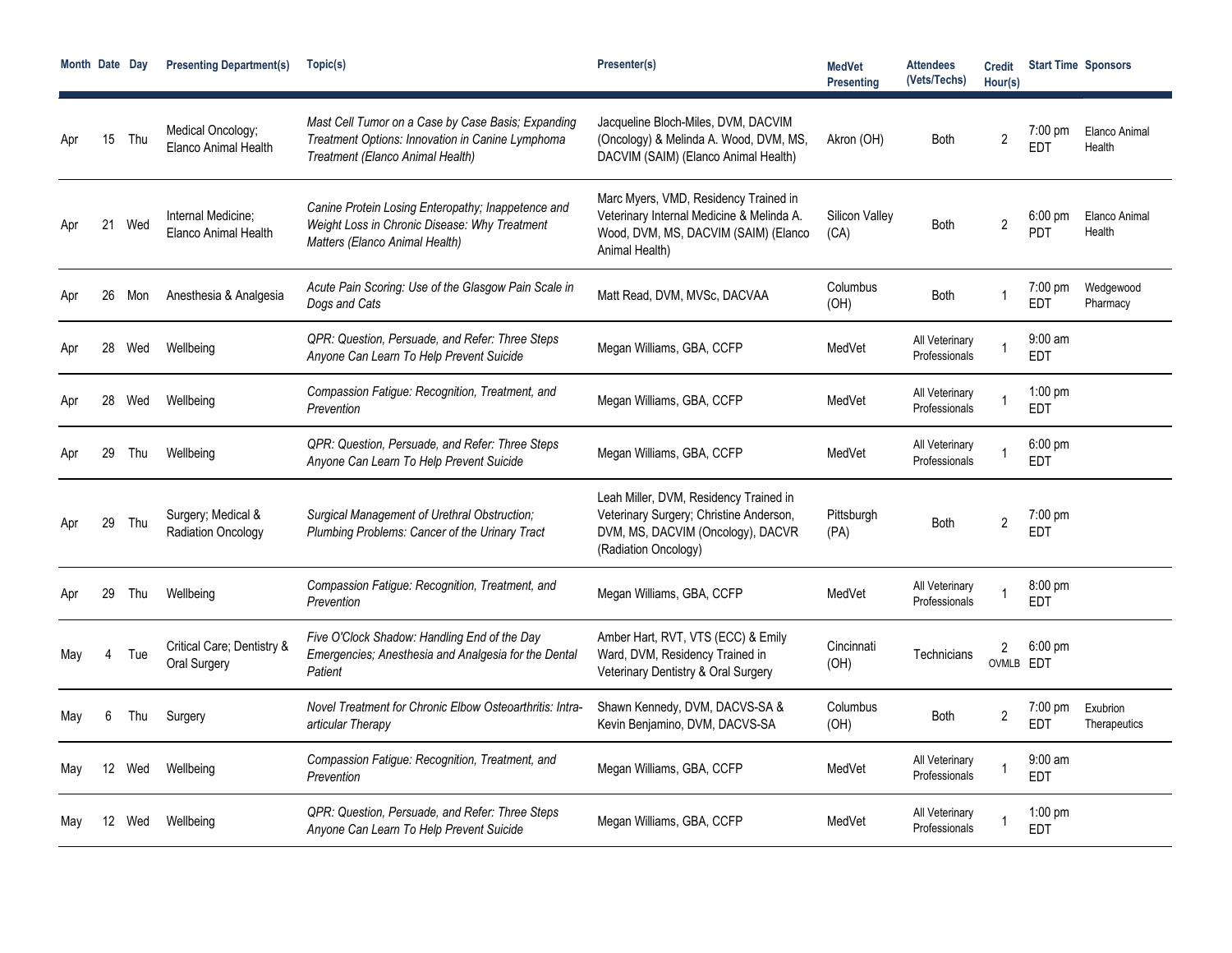| Month Date Day |    |     | <b>Presenting Department(s)</b> | Topic(s)                                                                                                                                                                                | Presenter(s)                                                                                                                 | <b>MedVet</b><br><b>Presenting</b>              | <b>Attendees</b><br>(Vets/Techs) | <b>Credit</b><br>Hour(s) |                                 | <b>Start Time Sponsors</b>                         |
|----------------|----|-----|---------------------------------|-----------------------------------------------------------------------------------------------------------------------------------------------------------------------------------------|------------------------------------------------------------------------------------------------------------------------------|-------------------------------------------------|----------------------------------|--------------------------|---------------------------------|----------------------------------------------------|
| May            | 13 | Thu | Wellbeing                       | Compassion Fatigue: Recognition, Treatment, and<br>Prevention                                                                                                                           | Megan Williams, GBA, CCFP                                                                                                    | MedVet                                          | All Veterinary<br>Professionals  |                          | $6:00$ pm<br><b>EDT</b>         |                                                    |
| May            | 13 | Thu | Wellbeing                       | QPR: Question, Persuade, and Refer: Three Steps<br>Anyone Can Learn To Help Prevent Suicide                                                                                             | Megan Williams, GBA, CCFP                                                                                                    | MedVet                                          | All Veterinary<br>Professionals  |                          | 8:00 pm<br><b>EDT</b>           |                                                    |
| May            | 13 | Thu | Ophthalmology;<br>Cardiology    | Canine and Feline Corneal Ulcers: The Good. The<br>Bad, and The Ugly; Is It Heart Failure or Snot?:<br>Differentiating CHF from Other Causes of Respiratory<br>Distress in the Dog      | Heather Kaese, DVM, MS, DACVIM<br>(SAIM), DACVO & Kayla Grint, DVM,<br>DACVIM (Cardiology)                                   | Salt Lake City;<br>N. Utah (UT)                 | Both                             | 2                        | $6:00 \text{ pm}$<br><b>MDT</b> |                                                    |
| Mav            | 19 | Wed | Ophthalmology                   | Diagnosing and Treating Feline Herpes Virus; Under<br>Pressure: Canine Glaucoma                                                                                                         | Vannesa Kuonen Cavens, DVM, MS,<br>DACVO & Kathleen Bedard, DVM, DACVO                                                       | Cincinnati &<br>Dayton (OH) &<br>Lexington (KY) | Both                             | $\overline{2}$           | 6:00 pm<br><b>EDT</b>           |                                                    |
| May            | 20 | Thu | Rehabilitation; Nutrition       | Multimodal Therapy for the Senior Rehabilitation<br>Patient - New Tricks For Old Dogs!; A Step By Step<br>Approach to Canine and Feline Weight Loss                                     | Kimberly Huppe, DVM, CCRP, CVA &<br>Veronica L. Whiteside, DVM (Royal Canin)                                                 | Akron (OH)                                      | <b>Both</b>                      | $\overline{c}$           | 7:00 pm<br><b>EDT</b>           | Royal Canin                                        |
| May            | 23 | Sun | Medical Oncology;<br>Cardiology | What's New in Oncology?: Cutting Edge Treatments<br>Improving Patient Outcomes; Cancer Staging: Why,<br>When, and What Tests?; Congestive Heart Failure<br>Management for Cats and Dogs | Amy Back, DVM, MS, DACVIM<br>(Oncology), Jeanne Lane, DVM, DACVIM<br>(Oncology), & Yanni Giatis, DVM, DACVIM<br>(Cardiology) | Cincinnati &<br>Dayton (OH)                     | Both                             | 3                        | $9:00$ am<br>EDT                | Wedgewood<br>Pharmacy                              |
| May            | 25 | Tue | Dentistry & Oral Surgery        | Tips and Tricks for Dental Extractions                                                                                                                                                  | Kelly Saverino, DVM, DAVDC                                                                                                   | Chicago (IL)                                    | Both                             |                          | 7:00 pm<br><b>CDT</b>           |                                                    |
| Jun            | 3  | Thu | Dermatology                     | Otitis Externa in Canine and Feline Patients                                                                                                                                            | Carolyn Emery, DVM, DACVD®                                                                                                   | Salt Lake City;<br>N. Utah (UT)                 | <b>Both</b>                      |                          | $6:00 \text{ pm}$<br>MDT        | Hill's Pet Nutrition                               |
| Jun            | 17 | Thu | Dermatology                     | Odds and Ends of Veterinary Dermatology: From<br>Alopecia X to Zinc Responsive Dermatosis                                                                                               | Elizabeth Toops, DVM, MS, DACVD®                                                                                             | Columbus<br>(OH)                                | Both                             |                          | $7:00 \text{ pm}$<br><b>EDT</b> | Hill's Pet Nutrition                               |
| Jun            | 27 | Sun | <b>CE Conference</b>            | Intervertebral Disc Disease in Dogs                                                                                                                                                     | Jennifer (Jenny) Lang, DVM, DACVS-SA                                                                                         | <b>New Orleans</b><br>(LA)                      | <b>Both</b>                      |                          | $9:00$ am<br><b>CDT</b>         | Hill's Pet Nutrition;<br>Zoetis Petcare;<br>Virbac |
| Jun            | 27 |     | Sun CE Conference               | New, Newer, Newest! Oncology Updates: Laverdia,<br>Stelfonta, Electrochemotherapy                                                                                                       | Sarah Lyles, DVM, DACVIM (Oncology)                                                                                          | <b>New Orleans</b><br>(LA)                      | Both                             |                          | $9:00$ am<br><b>CDT</b>         | Hill's Pet Nutrition;<br>Zoetis Petcare;<br>Virbac |
| Jun            | 27 | Sun | <b>CE Conference</b>            | <b>Cardiac Causes of Syncope</b>                                                                                                                                                        | Jorge Vila, DVM, MS, DACVIM<br>(Cardiology)                                                                                  | <b>New Orleans</b><br>(LA)                      | <b>Both</b>                      |                          | $9:00$ am<br><b>CDT</b>         | Hill's Pet Nutrition;<br>Zoetis Petcare;<br>Virbac |
| Jun            | 27 | Sun | <b>CE Conference</b>            | <b>Your Critical Care Questions Answered</b>                                                                                                                                            | Alan Ralph, DVM, DACVECC & Erin<br>Daniels, DVM, DACVECC                                                                     | <b>New Orleans</b><br>(LA)                      | <b>Both</b>                      |                          | $9:00$ am<br><b>CDT</b>         | Hill's Pet Nutrition;<br>Zoetis Petcare;<br>Virbac |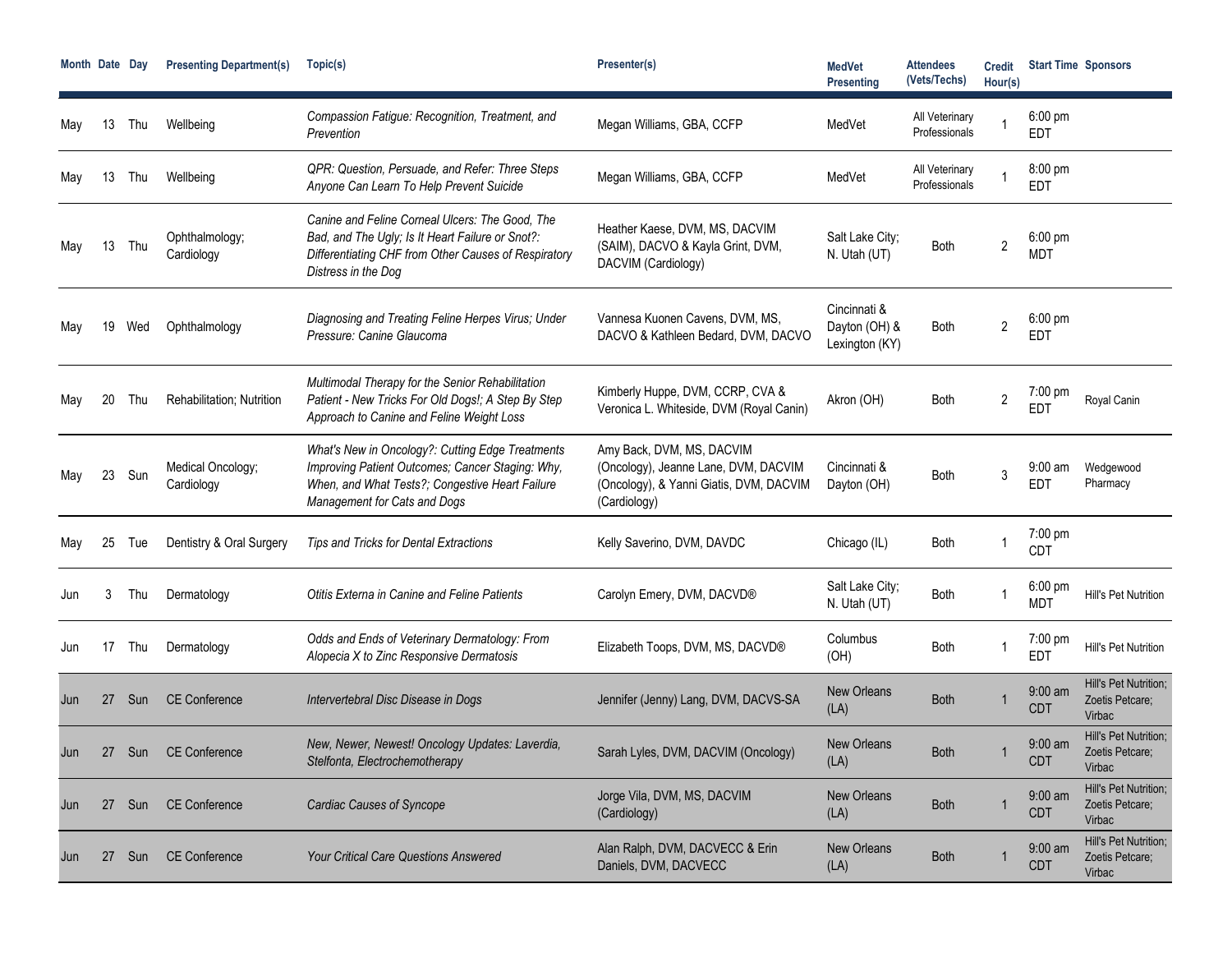| Month Date Dav |     |      | <b>Presenting Department(s)</b>          | Topic(s)                                                                                                | Presenter(s)                                                                                                                                      | <b>MedVet</b><br><b>Presenting</b> | <b>Attendees</b><br>(Vets/Techs) | <b>Credit</b><br>Hour(s) |                                 | <b>Start Time Sponsors</b>                         |
|----------------|-----|------|------------------------------------------|---------------------------------------------------------------------------------------------------------|---------------------------------------------------------------------------------------------------------------------------------------------------|------------------------------------|----------------------------------|--------------------------|---------------------------------|----------------------------------------------------|
| Jun            | 27  | Sun  | <b>CE Conference</b>                     | Chronic Enteropathies in Dogs and Cats                                                                  | Brigitte McAtee, DVM, DACVIM (SAIM)                                                                                                               | New Orleans<br>(LA)                | <b>Both</b>                      |                          | $9:00$ am<br><b>CDT</b>         | Hill's Pet Nutrition:<br>Zoetis Petcare;<br>Virbac |
| Jun            | 27  | Sun  | <b>CE Conference</b>                     | <b>Gastrointestinal Diseases and Obstructions:</b><br>Radiographs and Ultrasound                        | Darin Kepler, DVM, MS, DACVR                                                                                                                      | <b>New Orleans</b><br>(LA)         | <b>Both</b>                      |                          | $9:00$ am<br><b>CDT</b>         | Hill's Pet Nutrition:<br>Zoetis Petcare;<br>Virbac |
| Jun            | 27  | Sun  | <b>CE Conference</b>                     | The Disillusion of Surgical Peritoneal Effusion                                                         | Monty Galley, DVM, Limited to the Practice<br>of Surgery                                                                                          | <b>New Orleans</b><br>(LA)         | <b>Both</b>                      |                          | $9:00$ am<br><b>CDT</b>         | Hill's Pet Nutrition;<br>Zoetis Petcare;<br>Virbac |
| Jul            | 21  | Wed  | Internal Medicine                        | Losing Your Mind Over Protein Loss?: An Overview<br>and Update on Protein Losing Enteropathies in Dogs  | Liz Lee, DVM, Residency Trained in<br>Internal Medicine                                                                                           | Salt Lake City;<br>N. Utah (UT)    | <b>Both</b>                      |                          | $6:00$ pm<br><b>MDT</b>         |                                                    |
| Jul            | 22  | Thu  | Surgery                                  | Tips in Managing Wounds                                                                                 | Marco Cervi, DVM, DACVS-SA                                                                                                                        | Commerce<br>(MI)                   | <b>Both</b>                      |                          | $6:00$ pm<br><b>EDT</b>         |                                                    |
| Aug            |     | Wed  | Dermatology                              | How to Treat Otitis Externa; Scratching the Itch:<br>Canine Atopic Dermatitis                           | Erin Aufox, DVM, DACVD® & Stephanne<br>Schwartz, DVM, DACVD®                                                                                      | Chicago (IL)                       | <b>Both</b>                      | $\overline{c}$           | $7:00 \text{ pm}$<br><b>CDT</b> | Zoetis Petcare;<br>Hill's Pet Nutrition            |
| Seb            |     | Wed  | Dentistry & Oral Surgery;<br>Dermatology | Challenges in Exodontics: How To Not Break the Jaw;<br>Pruritus Pitfalls: Choosing the Right Medication | Emily Ward, DVM, Practice Limited to<br>Veterinary Dentistry & Oral Surgery; Peter<br>Canning, DVM, Practice Limited to<br>Veterinary Dermatology | Cincinnati &<br>Dayton (OH)        | <b>Both</b>                      | $\overline{c}$           | $6:00 \text{ pm}$<br>ED1        | Hill's Pet Nutrition                               |
| Sep            |     | I ue | <b>Critical Care</b>                     | CPR: A Focus On Prevention and What To Do Once<br>You Get Them Back: Acid Base Revealed                 | Josh Rosenbaum, DVM, DACVECC &<br>Manju Kunchur, BVSc, MS, Residency<br>Trained in Veterinary Emergency & Critical<br>Care                        | Salt Lake City;<br>N. Utah (UT)    | Both                             | 2                        | $6:00$ pm<br>MDT                | Dechra Veterinary<br>Products & Royal<br>Canin     |
| Sep            | 15  | Wed  | <b>Practice Management</b><br>Symposium  | Suicide in the Veterinary Profession: Prevention and<br>Postvention                                     | Megan Williams, GBA, CCFP                                                                                                                         | MedVet                             | All Veterinary<br>Professionals  |                          | $9:00 \text{ am}$<br><b>EDT</b> | CareCredit &<br><b>Hill's Pet Nutrition</b>        |
| Sep            | 15. | Wed  | <b>Practice Management</b><br>Symposium  | The Evolution of Service Recovery in the Time of<br>COVID-19                                            | Elizabeth (Betsy) Knudsen, MOTR, MPH,<br><b>CPXP</b>                                                                                              | MedVet                             | All Veterinary<br>Professionals  |                          | $9:00$ am<br><b>EDT</b>         | CareCredit &<br><b>Hill's Pet Nutrition</b>        |
| Sep            | 15  | Wed  | <b>Practice Management</b><br>Symposium  | Seven Social Media Secrets                                                                              | Shara Clark, MA, APR                                                                                                                              | MedVet                             | All Veterinary<br>Professionals  | 1.5                      | $9:00 \text{ am}$<br>EDT        | CareCredit &<br><b>Hill's Pet Nutrition</b>        |
| Sep            | 15  | Wed  | <b>Practice Management</b><br>Symposium  | The New Normal: What COVID-19 Is Teaching Us: A<br><b>Panel Discussion</b>                              | Ann Selander, CVT, CVPM, MBA,<br>Suzanne MacGregor, MBA, Maura<br>Stevenson, PhD, & Sarah Berger, MBA                                             | MedVet                             | All Veterinary<br>Professionals  | 1.5                      | $9:00$ am<br><b>EDT</b>         | CareCredit &<br><b>Hill's Pet Nutrition</b>        |
| Sep            | 15  | Wed  | <b>Practice Management</b><br>Symposium  | Interviewing - Legal Guidelines: Ask or Don't Ask                                                       | <b>Truli Powell</b>                                                                                                                               | MedVet                             | All Veterinary<br>Professionals  |                          | $9:00$ am<br><b>EDT</b>         | CareCredit &<br>Hill's Pet Nutrition               |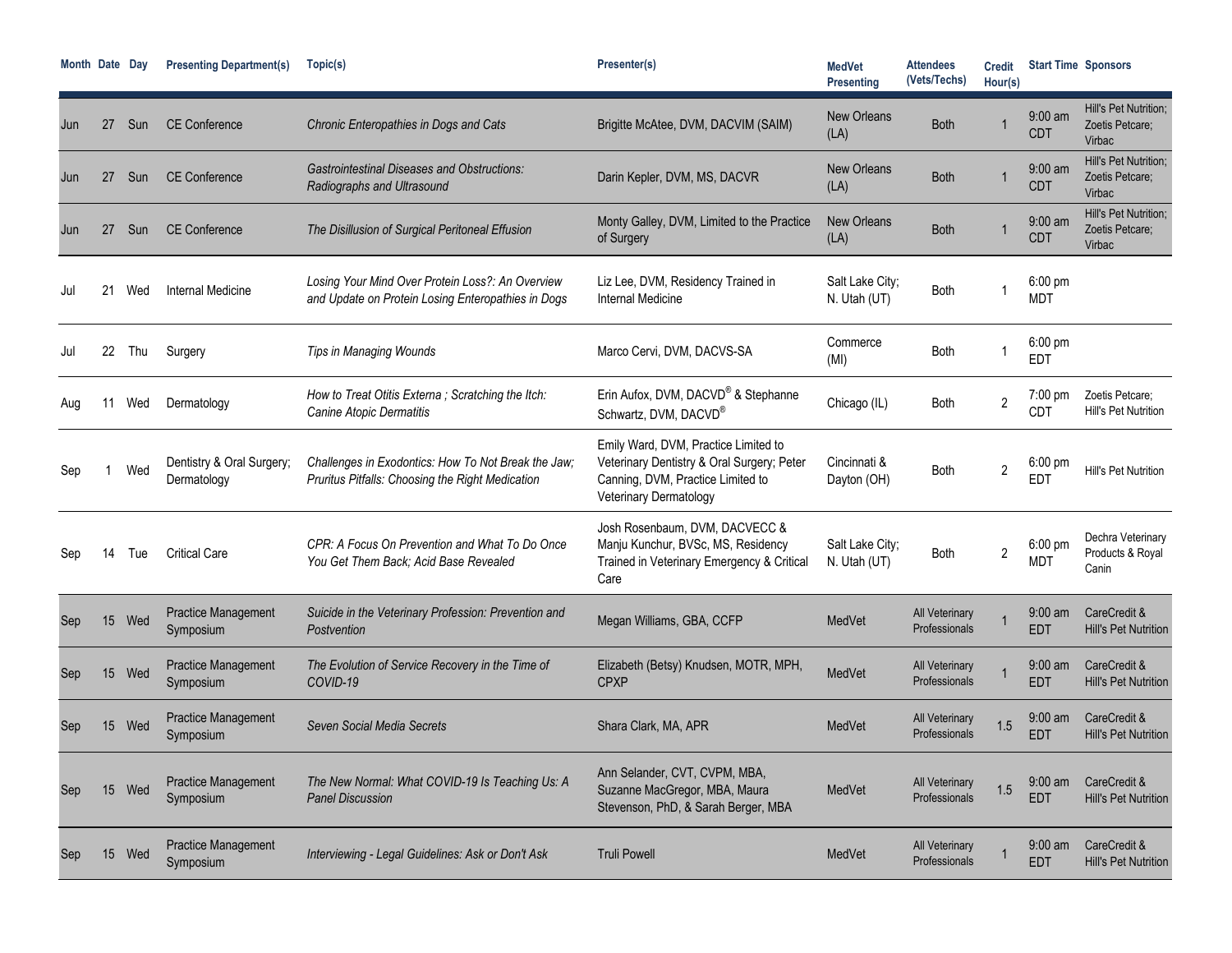| Month Date Day |                 |        | <b>Presenting Department(s)</b>                                    | Topic(s)                                                                                                                                                                                        | Presenter(s)                                                                                                                                                                                                     | <b>MedVet</b><br><b>Presenting</b> | <b>Attendees</b><br>(Vets/Techs) | <b>Credit</b><br>Hour(s) |                                 | <b>Start Time Sponsors</b>                                             |
|----------------|-----------------|--------|--------------------------------------------------------------------|-------------------------------------------------------------------------------------------------------------------------------------------------------------------------------------------------|------------------------------------------------------------------------------------------------------------------------------------------------------------------------------------------------------------------|------------------------------------|----------------------------------|--------------------------|---------------------------------|------------------------------------------------------------------------|
| Sep            | 19              | Sun    | Internal Medicine;<br>Nutrition; Radiation<br>Oncology             | Hypoadrenocorticism - A New Approach to a Familiar<br>Disease; Tackling Feline Lower Urinary Tract Signs<br>(Hill's Pet Nutrition); Radiation Oncology - An<br>Introduction: How, When, and Why | Linda Okonkowski, DVM, Residency<br>Trained in Veterinary Internal Medicine;<br>Shalene Leddingham, DVM (Hill's Pet<br>Nutrition); Margret Rogers, DVM,<br>Residency Trained in Veterinary Radiation<br>Oncology | Cincinnati &<br>Dayton (OH)        | <b>Both</b>                      | 3                        | $9:00$ am<br><b>FDT</b>         | Hill's Pet Nutrition                                                   |
| Sep            | 21              | Tue    | Surgery                                                            | Tennis Ball, Tumors, and Tinker Toys -- GI Surgery<br>and Complications                                                                                                                         | Rebecca (Becky) Ball, DVM, MS, DACVS-<br><b>SA</b>                                                                                                                                                               | Indianapolis<br>(IN)               | <b>Both</b>                      |                          | 7:00 pm<br><b>EDT</b>           |                                                                        |
| Sep            |                 | 22 Wed | Internal Medicine                                                  | Point of Care Ultrasound in Veterinary Medicine                                                                                                                                                 | Charley Aldridge, DVM, DACVIM (SAIM)                                                                                                                                                                             | Asheville (NC)                     | <b>Both</b>                      |                          | $6:00$ pm<br><b>FDT</b>         |                                                                        |
| Sep            | 23              | Thu    | Neurology &<br>Neurosurgery; Surgery                               | The Down Dog: So You're Telling Me There's a (Good)<br>Chance?; Surgical Options for Juvenile Forelimb<br>Lameness                                                                              | Jacob Leslie, DVM, DACVIM (Neurology)<br>& Lynne Snow, DVM, MS, DACVS-SA                                                                                                                                         | Pittsburgh<br>(PA)                 | <b>Both</b>                      | $\overline{2}$           | $6:00 \text{ pm}$<br><b>FDT</b> |                                                                        |
| Sep            | 28              | Tue    | Ophthalmology                                                      | <b>Common Corneal Diseases and Treatments</b>                                                                                                                                                   | Terah E. R. Webb, DVM, DACVO                                                                                                                                                                                     | Columbus<br>(OH)                   | <b>Both</b>                      |                          | $7:00 \text{ pm}$<br><b>FDT</b> |                                                                        |
| Oct            |                 | Sun    | Avian & Exotics                                                    | Pet Bird Emergencies: Recognition and Stabilization of<br>Common Disorders; Reptile & Amphibian Emergencies                                                                                     | Barbara Oglesbee, DVM, DABVP &<br>Nicholas Jew, DVM                                                                                                                                                              | Hilliard (OH)                      | <b>Both</b>                      | $\overline{2}$           | $6:00 \text{ pm}$<br><b>EDT</b> |                                                                        |
| Oct            | 5               | Tue    | Surgery                                                            | <b>Bite Wounds: More Pets, More Problems</b>                                                                                                                                                    | Sarah K. Bisgard, DVM, DACVS-SA                                                                                                                                                                                  | Hilliard (OH)                      | <b>Both</b>                      |                          | $7:00 \text{ pm}$<br><b>EDT</b> |                                                                        |
| Oct            | 10 <sup>°</sup> | Sun    | Neurology &<br>Neurosurgery;<br>Ophthalmology; Medical<br>Oncology | OMG, MUO! A Review of CNS Inflammatory Disease:<br>Canine Corneal Ulcers; Hipster Oncology: What's New<br>and Matters to You                                                                    | Amanda Jurkoshek, DVM, DACVIM<br>(Neurology), Rose Cherry, DVM, DACVO,<br>& Rochelle Prudic, DVM, DACVIM<br>(Oncology)                                                                                           | Cleveland<br>West (OH)             | <b>Both</b>                      | 3                        | $9:00 \text{ am}$<br><b>EDT</b> |                                                                        |
| Oct            | 14              | Thu    | Surgery                                                            | Management of Brachycephalic Airway Syndrome<br>(BAS)                                                                                                                                           | Jessica Baron, DVM, DACVS-SA                                                                                                                                                                                     | Norwalk (CT)                       | <b>Both</b>                      |                          | 7:00 pm<br><b>EDT</b>           |                                                                        |
| Oct            | 17              | Sun    | <b>Technician Boot Camp</b>                                        | Addison's Disease: The Great Pretender                                                                                                                                                          | Dani Merriss, RVT, VTS (ECC, SAIM)                                                                                                                                                                               | MedVet                             | Technicians                      |                          | $9:00 \text{ am}$<br><b>EDT</b> | Hill's Pet Nutrition &<br>Boehringer Ingelheim<br>Animal Health        |
| Oct            | 17              | Sun    | <b>Technician Boot Camp</b>                                        | To Block or Not to Block: A Guide to Local and<br><b>Regional Nerve Blocks</b>                                                                                                                  | Abby Blubaugh, RVT, VTS (Anesthesia)                                                                                                                                                                             | MedVet                             | Technicians                      |                          | 10:00 am<br><b>EDT</b>          | Hill's Pet Nutrition &<br>Boehringer Ingelheim<br><b>Animal Health</b> |
| Oct            | 17              | Sun    | <b>Technician Boot Camp</b>                                        | Heart Stopping Emergency - CPR: How To Bring Back<br>The Dead                                                                                                                                   | Peggy Metzger, RVT                                                                                                                                                                                               | MedVet                             | Technicians                      |                          | 11:00 am<br><b>EDT</b>          | Hill's Pet Nutrition &<br>Boehringer Ingelheim<br><b>Animal Health</b> |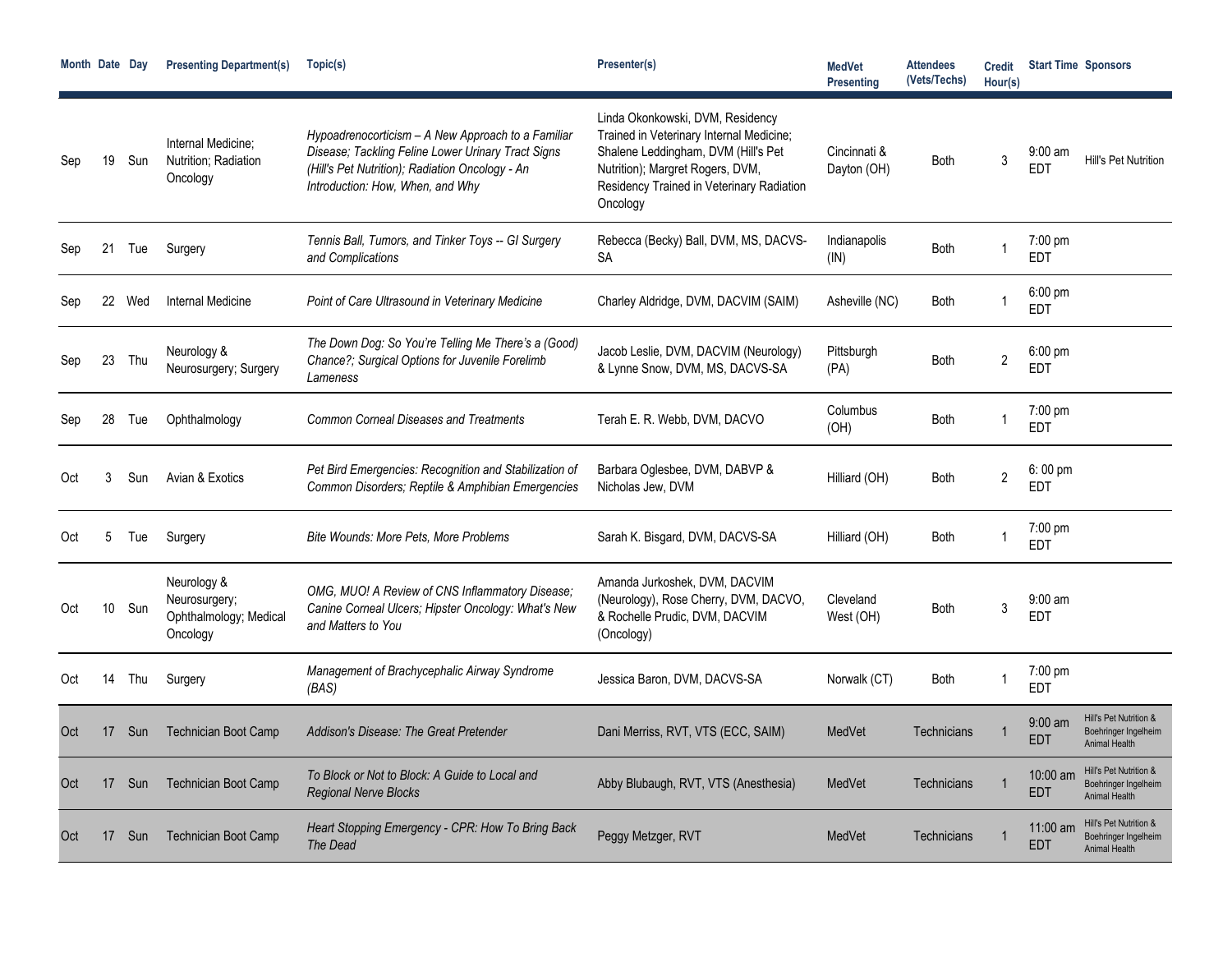| Month Date Day |    |     | <b>Presenting Department(s)</b>    | Topic(s)                                                                                                          | Presenter(s)                                                                                                                                     | <b>MedVet</b><br><b>Presenting</b> | <b>Attendees</b><br>(Vets/Techs) | <b>Credit</b><br>Hour(s) |                           | <b>Start Time Sponsors</b>                                             |
|----------------|----|-----|------------------------------------|-------------------------------------------------------------------------------------------------------------------|--------------------------------------------------------------------------------------------------------------------------------------------------|------------------------------------|----------------------------------|--------------------------|---------------------------|------------------------------------------------------------------------|
| Oct            | 17 | Sun | <b>Technician Boot Camp</b>        | <b>Diabetes Mellitus</b>                                                                                          | Liza W. Rudolph, RVT, VTS (CP-CF,<br>SAIM)                                                                                                       | MedVet                             | Technicians                      |                          | $12:30 \text{ pm}$<br>EDT | Hill's Pet Nutrition &<br>Boehringer Ingelheim<br>Animal Health        |
| Oct            | 17 | Sun | <b>Technician Boot Camp</b>        | THC Intoxication: Goodbye Snoopy, Hello Snoop Dogg                                                                | Alice Murtas, CVT, VTS (ECC)                                                                                                                     | MedVet                             | Technicians                      |                          | 1:30 pm<br>EDT            | Hill's Pet Nutrition &<br>Boehringer Ingelheim<br>Animal Health        |
| Oct            | 17 | Sun | <b>Technician Boot Camp</b>        | Leveraging LinkedIn                                                                                               | Shara Clark, MA, APR                                                                                                                             | MedVet                             | Technicians                      |                          | 2:30 pm<br><b>EDT</b>     | Hill's Pet Nutrition &<br>Boehringer Ingelheim<br>Animal Health        |
| Oct            | 19 | Tue | <b>Technician Boot Camp</b>        | Physical Rehabilitation Modalities for the Veterinary<br>Patient                                                  | Shawn Zimmermann, RVT, CCRP                                                                                                                      | MedVet                             | Technicians                      |                          | $6:00$ pm<br><b>EDT</b>   | Hill's Pet Nutrition &<br>Boehringer Ingelheim<br>Animal Health        |
| Oct            | 19 | Tue | <b>Technician Boot Camp</b>        | I'm Not Dead Yet: What to Know Before They Code                                                                   | Stephanie Cramer, CVT, VTS (ECC)                                                                                                                 | MedVet                             | Technicians                      |                          | 7:00 pm<br><b>EDT</b>     | Hill's Pet Nutrition &<br>Boehringer Ingelheim<br><b>Animal Health</b> |
| Oct            | 20 | Wed | <b>Technician Boot Camp</b>        | Compassion Fatigue in Veterinary Medicine:<br>Recognition, Treatment, and Prevention                              | Megan Williams, GBA, CCFP                                                                                                                        | MedVet                             | Technicians                      |                          | 12:00 pm<br>EDT           | Hill's Pet Nutrition &<br>Boehringer Ingelheim<br>Animal Health        |
| Oct            | 21 | Thu | <b>Technician Boot Camp</b>        | Too Much of a Good Thing: Toxic Medications                                                                       | Amber Hart, RVT, VTS (ECC)                                                                                                                       | MedVet                             | Technicians                      |                          | 6:00 pm<br><b>EDT</b>     | Hill's Pet Nutrition &<br>Boehringer Ingelheim<br>Animal Health        |
| Oct            | 21 | Thu | <b>Technician Boot Camp</b>        | Me-ouch! Trials and Tribulations of Feline Urinary<br>Blockage                                                    | Kyal Sylverne, CVT, VTS (ECC)                                                                                                                    | MedVet                             | Technicians                      |                          | 7:00 pm<br><b>EDT</b>     | Hill's Pet Nutrition &<br>Boehringer Ingelheim<br>Animal Health        |
| Oct            | 22 | Fri | <b>Technician Boot Camp</b>        | Getting Your Fill on Fluids: Fluid Therapy Basics                                                                 | Amber Hart, RVT, VTS (ECC)                                                                                                                       | MedVet                             | Technicians                      |                          | 12:00 pm<br><b>EDT</b>    | Hill's Pet Nutrition &<br>Boehringer Ingelheim<br>Animal Health        |
| Oct            | 22 | Fri | <b>Technician Boot Camp</b>        | Nobody Puts Baby In The Corner: Neonatal and<br><b>Pediatric Tips</b>                                             | Dani Merriss, RVT, VTS (ECC, SAIM)                                                                                                               | MedVet                             | Technicians                      |                          | $1:00$ pm<br><b>EDT</b>   | Hill's Pet Nutrition &<br>Boehringer Ingelheim<br>Animal Health        |
| Oct            | 26 | Tue | Neurology &<br>Neurosurgery        | Everything You need to Know About The Tilt:<br>Vestibular Disease in Dogs and Cats                                | Rebecca McBride, DVM, DACVIM<br>(Neurology)                                                                                                      | Commerce<br>(MI)                   | <b>Both</b>                      |                          | 7:00 pm<br><b>EDT</b>     |                                                                        |
| Oct            | 27 | Wed | Anesthesia & Analgesia;<br>Surgery | Anesthesia for Elective and Emergency C-Section;<br>Pediatric Anesthesia; I Didn't Know Surgery Could Fix<br>That | Sarah E. Shane, DVM, MS, DACVAA,<br>Natalie M.S. Chow, DVM, Residency<br>Trained in Anesthesia & Analgesia, & Karl<br>C. Maritato, DVM, DACVS-SA | Cincinnati &<br>Dayton (OH)        | Both                             | $\overline{2}$           | $6:00$ pm<br>EDT          |                                                                        |
| Nov            |    | Thu | <b>Emergency Medicine</b>          | Wound Management: Tie Over Bandages                                                                               | Barb Buford, DVM, Emergency Medicine                                                                                                             | Toledo (OH)                        | <b>Both</b>                      |                          | $6:00$ pm<br><b>EDT</b>   |                                                                        |